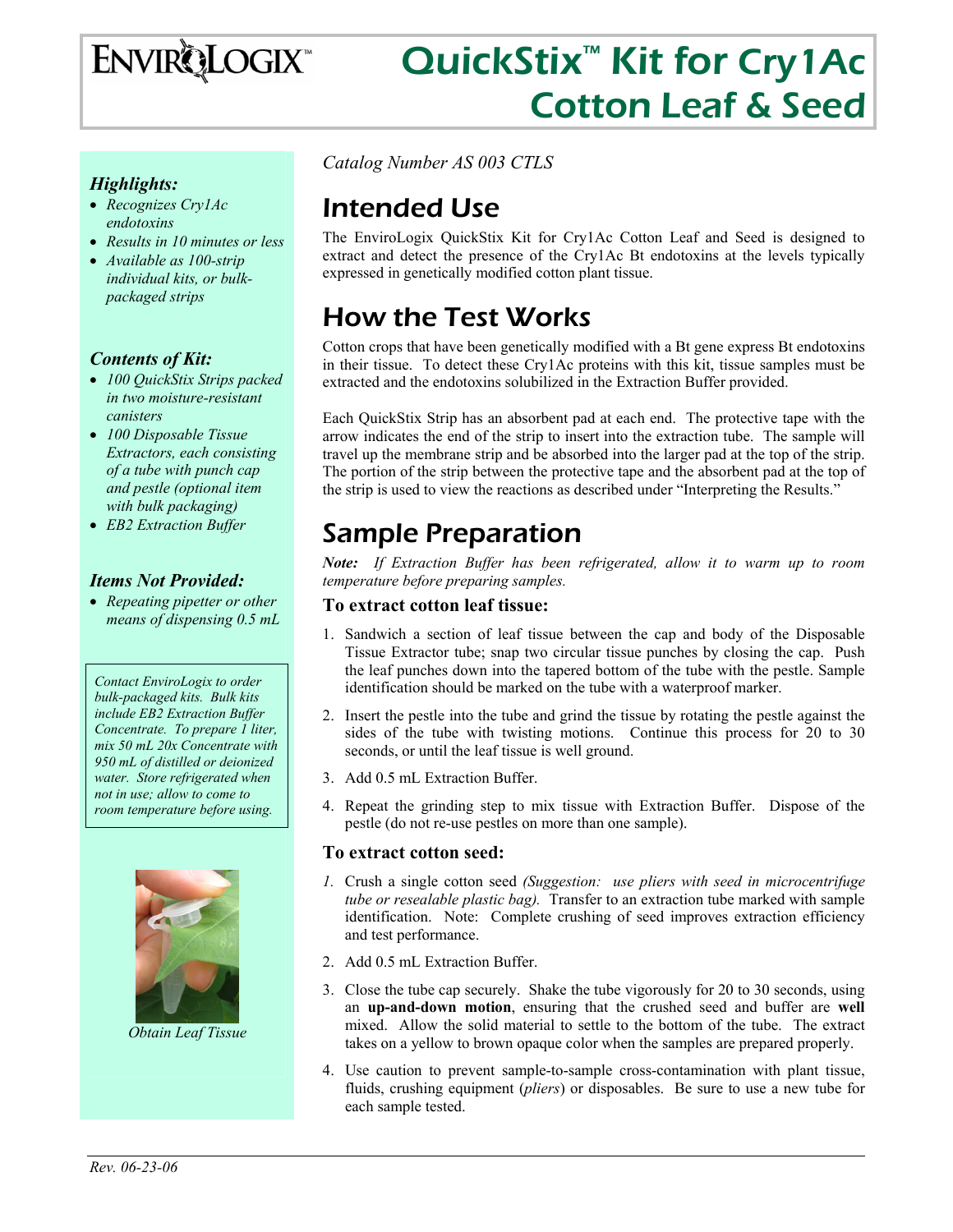

*Grind Tissue* 



*Crush single seed* 



*Extract Seed Sample* 



*Insert QuickStix* 



*Any clearly discernable pink test line is considered positive* 

# How to Run the QuickStix Strip Test

- 1. Allow refrigerated canisters to come to room temperature before opening. Remove the QuickStix Strips to be used. Avoid bending the strips. Reseal the canister immediately.
- 2. Place the strip into the extraction tube. The sample will travel up the strip. Use a rack to support multiple tubes if needed.
- 3. Allow the strip to develop for 10 minutes before making final assay interpretations. Positive sample results may become obvious much more quickly.
- 4. To retain the strip, cut off and discard bottom section of the strip covered by the arrow tape.

### Interpreting the Results

Development of the Control Line within 10 minutes indicates that the strip has functioned properly. Any strip that does not develop a Control Line should be discarded and the sample re-tested using another strip.

If the sample extract contained Cry1Ac endotoxin, a second line (Test Line) will develop on the membrane strip between the Control Line and the protective tape, within 10 minutes of sample addition*. The results should be interpreted as positive for Cry1Ac endotoxin expression*. *Any clearly discernible pink Test Line is considered positive.*



If no Test Line is observed after 10 minutes have elapsed, the results should be interpreted as negative, meaning that the sample contained less Cry1Ac endotoxin than is typically expressed in the tissues of Bt-modified plants.

**Warning:** A negative result with this test on cotton seed or leaf extracts does not necessarily rule out the presence of genetically modified material in the sample.

### Kit Storage

QuickStix can be stored at room temperature, or refrigerated for a longer shelf life. Note the shelf life on the kit box for each storage temperature. The kit may be used in field applications; however, prolonged exposure to high temperatures may adversely affect the test results. Do not open the desiccated canister until ready to use the test strips.

### Cross-reactivity

The following materials have been tested with this kit using the protocols specified herein, and have been found to cause no false positive results at the levels indicated (concentrations are in leaf sample):

- Cry1C and Cry1F proteins at 100 ppm.
- Conventional, StarLink<sup>®</sup>, LibertyLink<sup>®</sup>, and Roundup Ready<sup>®</sup> Corn.
- Conventional and Roundup Ready soybean.
- Conventional and Roundup Ready sugar beet.
- Conventional and Roundup Ready canola.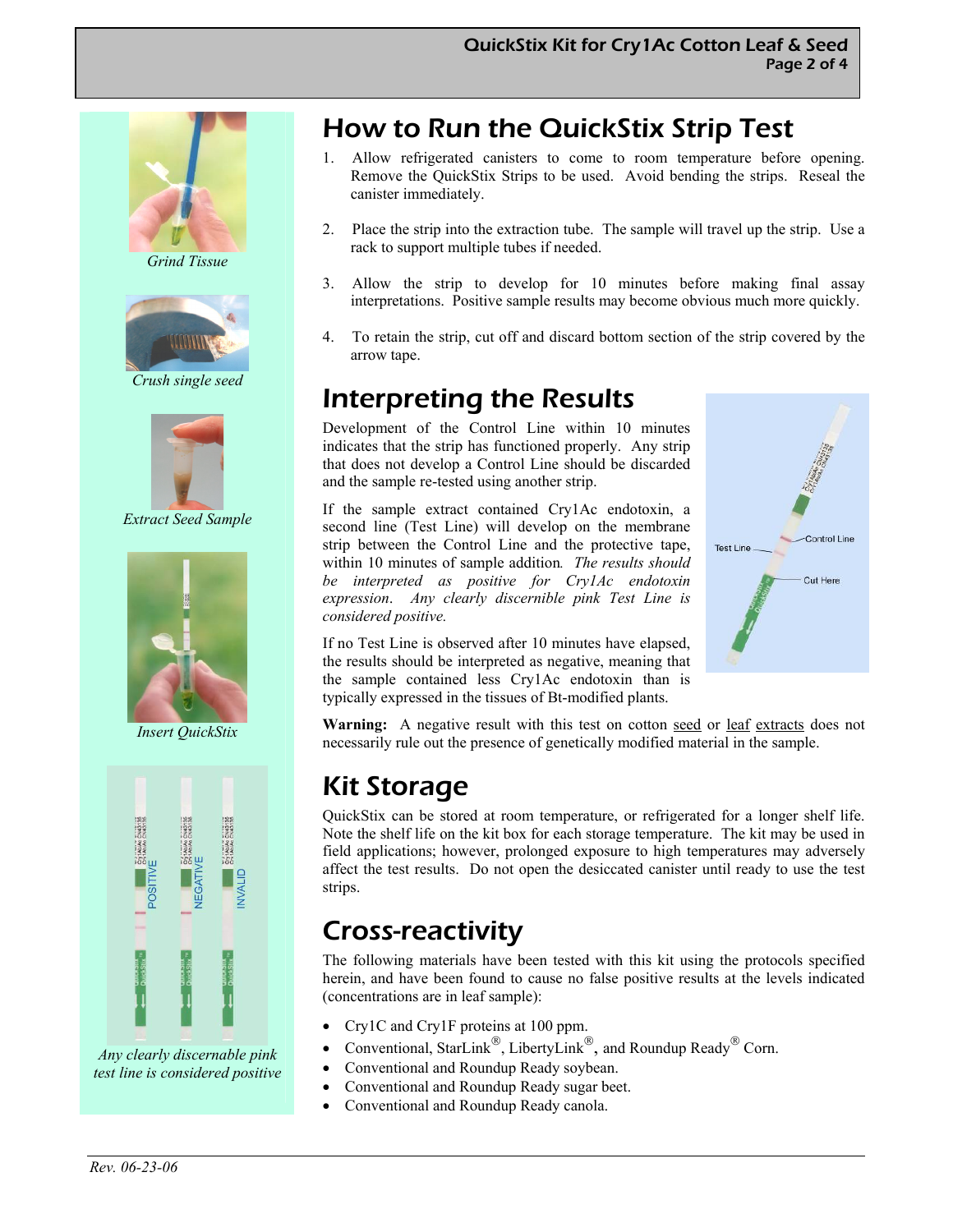



# Precautions and Limitations

- This kit is designed for screening for presence or absence only and is not meant to be quantitative.
- As with all tests, it is recommended that results be confirmed with an alternate method if necessary.
- The assay has been optimized using the protocol and buffer provided in the kit. Deviation from this protocol may invalidate the results of the test.
- The results generated through the proper use of this kit reflect the condition of the working sample directly tested. Extrapolation as to the condition of the originating lot from which the working sample was derived should be based on sound sampling procedures and statistical calculations which address random sampling effects, non-random seed lot sampling effects, and assay system uncertainty. A negative result obtained when properly testing the working sample does not necessarily mean the originating lot is entirely negative for the analyte or protein in question.
- A negative result with this kit does not mean that the sampled tissue has not been otherwise genetically modified.
- A strong positive result may safely be interpreted in as little as 2 minutes after sample addition. It is not safe, however, to conclude that a sample is negative before a full 10 minutes has elapsed, as a weak positive sample may require the full 10 minutes for a distinct Test Line to appear.
- Protect all components from hot or cold extremes of temperature when not in use. Do not leave in direct sunlight or in vehicle.